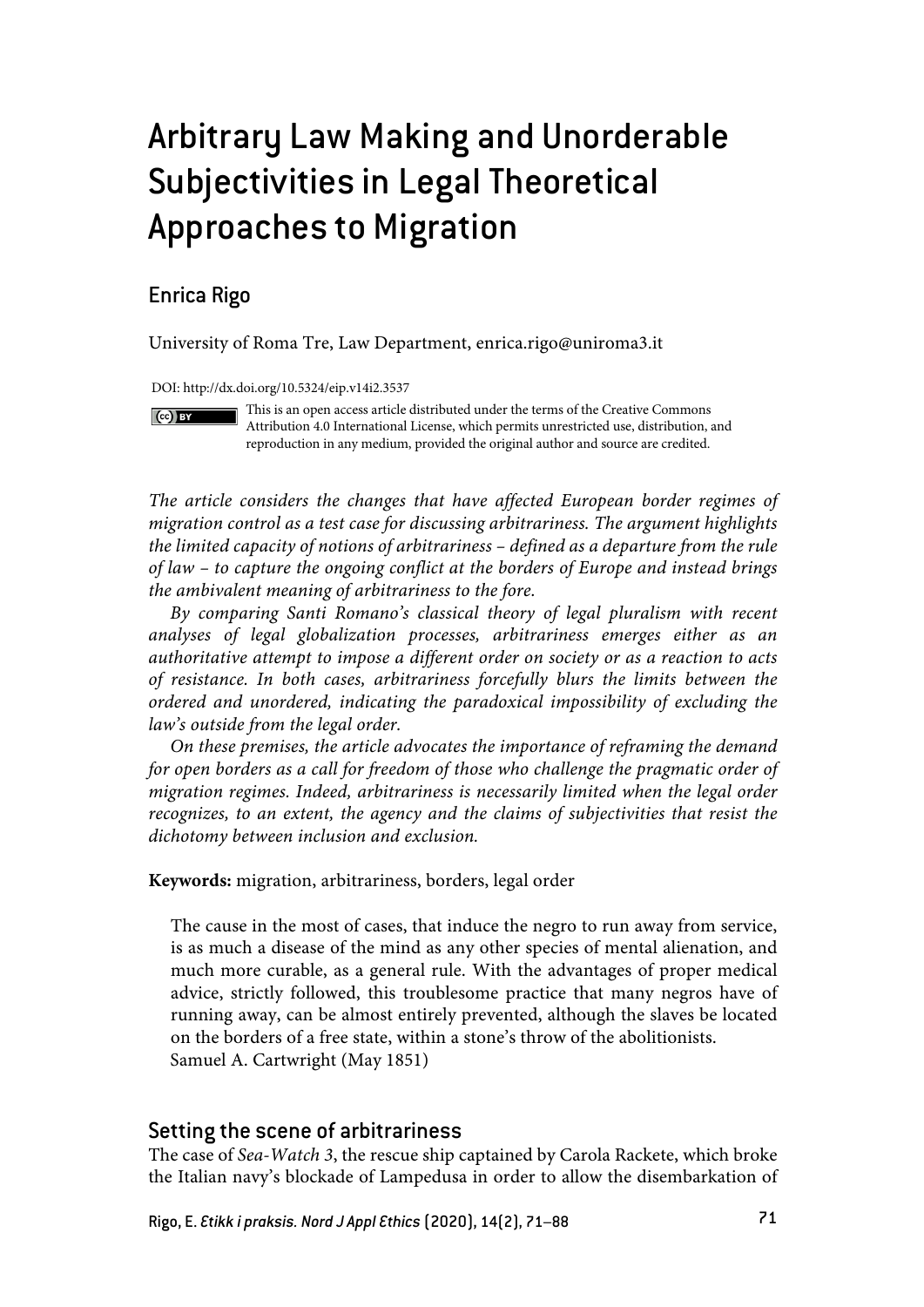the migrants aboard, was widely reported by national and international media during the summer of 2019. In order to contextualize this episode within the discussion on arbitrary law and power, it is necessary to go back in time and describe the steps which led to the so-called policy of "closed ports" implemented by the Italian government. Already on 23 December 2018, the same humanitarian organization, Sea Watch, had rescued 32 migrants from international waters between Libya and Sicily, while a few days later, a mission operated by the nongovernmental organization (NGO) Sea Eye intercepted another boat in distress with 17 migrants on board. Contrary to the procedures foreseen by the International Convention for the Safety of Life at Sea and the International Convention on Maritime Search and Rescue (International Convention for SOLAS 1974, International Convention on Maritime SAR 1979),<sup>1</sup> for several weeks the two vessels had not been granted a place of safety for disembarkation in a European country. The passengers were only allowed to disembark in Malta on 9 January 2019 after an agreement between eight European Union (EU) member states had been reached on the distribution of the migrants on board. A few weeks later, a similar crisis occurred off the coast of Italy, where the boat *Sea-Watch 3* remained anchored for several days outside Syracuse in Sicily.<sup>2</sup> In this second case, the European Court of Human Rights (ECHR) intervened by issuing an *interim* measure; however, this measure did not grant the applicants' requests to disembark but merely invited the Italian government "to take all necessary measures, as soon as possible, to provide all the applicants with adequate medical care, food, water and basic supplies as necessary" (Decision on application n. 5604/19 2019).3

The image of humanitarian vessels wandering the Mediterranean with their human cargos evokes the figure of the wolf-man used by Rudolf von Jhering to describe the bandit disenfranchised of rights and banned from the city in ancient Germanic law (Jhering 1877: 282). It is a figure that, a century later, Giorgio Agamben made famous by drawing comparisons with the condition of the *Homo Sacer* who is excluded from the law of the community and towards whom all others are entitled to act as sovereigns. For Agamben the *outlaw* condition of the werewolf marks a "threshold of indistinction and of a passage between animal and man, *physis* and *nomos*, inclusion and exclusion" (Agamben 1998: 88), and also represents the paradigm of modern sovereignty. Nonetheless, Jhering's writings on hospitality suggest that the condition of those excluded from the law, the "stranger" devoid of rights who can be killed by any member of the community, is intended to be overcome by the development of the law itself. As far back as the second half of the nineteen century, Jhering argued that "the legal capacity<sup>4</sup> of the human being as such" had substituted the absence of rights of foreigners so that, by following this path, "the territory becomes ever smaller, while the sphere of the legal communality becomes ever greater" (Jhering 1887: 21).

Today, no one would call into question either the capacity of every person to hold rights or the legal communality instituted by international conventions and the international law of human rights. Yet the episodes sketched above pose more than one question about the alleged universality of rights when confronted with the materiality of borders and the violence faced by migrants who attempt to cross them. Should the behaviour of the vessel's migrant passengers and crew be regarded as legal/lawful or illegal/unlawful? Is the refusal or the delay in granting a place of safety for disembarkation a legitimate or an arbitrary act?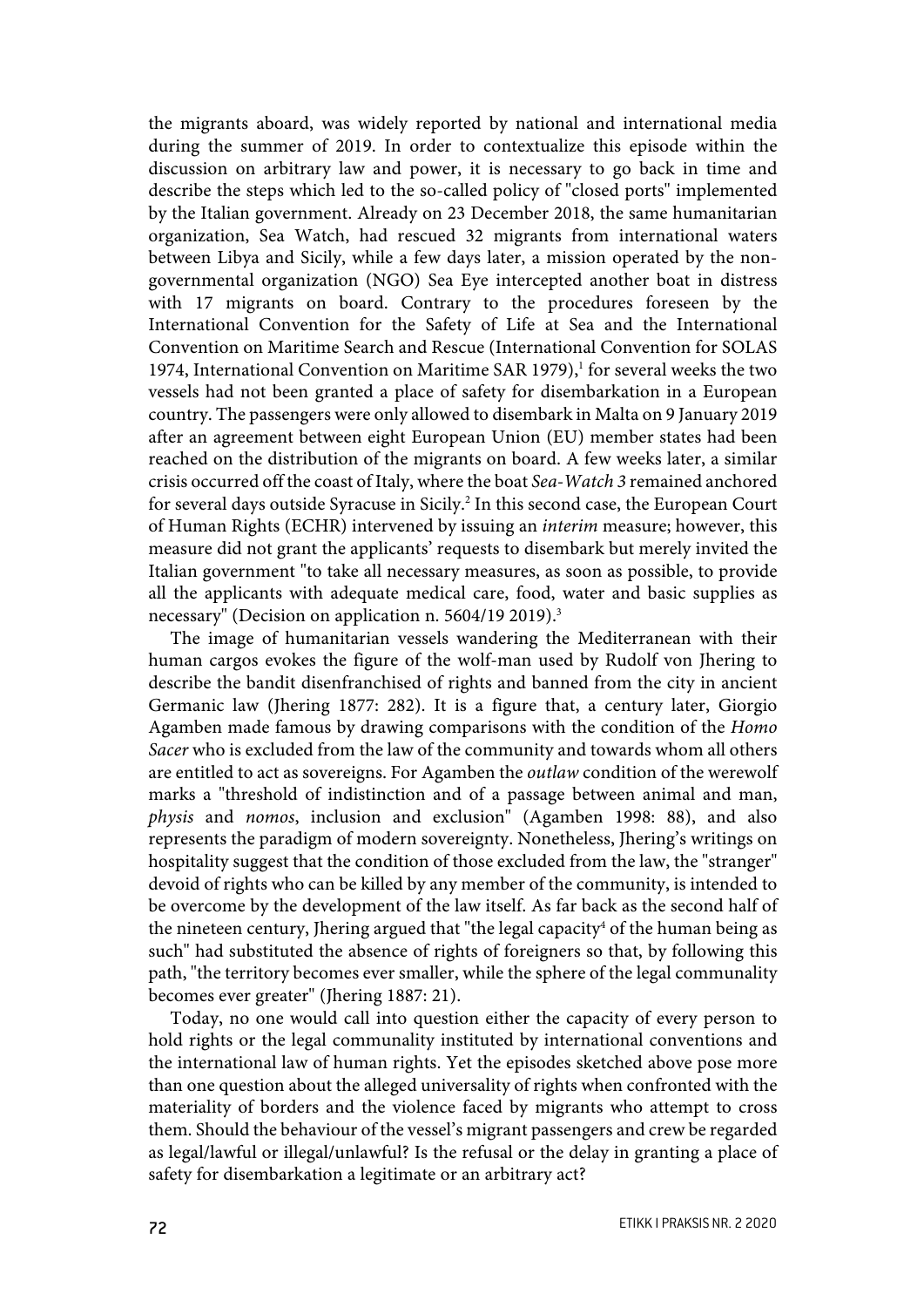During the crises described above, many observers spoke of a conflict between the law of the sea, which imposes a duty to save the lives of those in distress and to bring the rescued to a safe place for disembarkation, and regimes of mobility control which grant the state control over its borders. In these terms, this is a problem of legal pluralism, that is, a problem caused by multiple sets of norms with no hierarchical relationship between them. Somehow, the decision of the ECHR seems to confirm this, to the extent that it states a compromise that does not recognize either of the two legal frameworks as taking precedence over the other – at least with regard to the *interim* measures requested. However, from the perspective of the boat passengers, what was at stake was not merely the right to disembark *per se*, nor the right not to suffer inhuman conditions while forced to remain moored off the coast. Indeed, for the migrants who risk their own lives attempting to cross the Mediterranean, the place (and time) of disembarkation is not at all irrelevant. Their destination is contemporary Europe, where member states' territories have not receded despite the European polity's move toward increasing legal commonality (Rigo 2007; 2008). On the one hand, human mobility, a concept which entails the *how*, *where* and *when* of journeys, has become one of the main areas covered by regulations that exceed national territories. On the other hand, national territories have not been replaced by a legal communality where rights are freely and equally exercised as a consequence of the capacity of every person to hold rights: instead, a series of spatial and normative limits criss-cross the space of the globalization of migration controls, up to the point that boundaries are now spread *uti universi* and, for a large part of the migrant and refugee population, human mobility has become a ghettoized capacity.

Positive law can give articulated answers to the two questions outlined above. With regard to the lawfulness of migrants' behaviour, collective push-backs in the open seas are not acceptable on the basis of the "non-refoulement" principle of international law, while European and national legislation grants access to asylum procedures once third-country nationals are on European territory. As a consequence, irregular entry into the territory cannot be considered an illegal act in itself. With regard to the crew's conduct, after *Sea-Watch 3* was finally allowed to enter the harbour in Catania and those on board were allowed to disembark, the public prosecutor of the city issued a press release stating that neither the captain nor the crew were facing criminal charges (Procura distrettuale della Repubblica Catania 2019).<sup>5</sup> This decision should not, however, be considered as setting a precedent. In March 2019, only a few weeks after the above crisis, the Italian flagged boat *Mare Jonio*, belonging to the activist group Mediterranea, disobeyed an order to stop its engine at the limit of the territorial waters of Lampedusa in Sicily. After an inspection by the Italian police, 49 migrants who had been rescued 40 miles off the Libyan coast the day before were allowed to disembark on 19 March. Nonetheless, two days later the captain and the head of mission were put under investigation and charged with smuggling.<sup>6</sup> The order to stop the engine was given in accordance with a directive that the Italian Minister of Home Affairs, Matteo Salvini, issued after the initial rescue with the aim of preventing the *Mare Jonio* from entering Italian territorial waters (Direttiva per il coordinamento unificato dell'attività di sorveglianza delle frontiere marittime 2019). The directive did not introduce any specific prohibition but, rather, provided an interpretation of international conventions and national legislation according to which the passage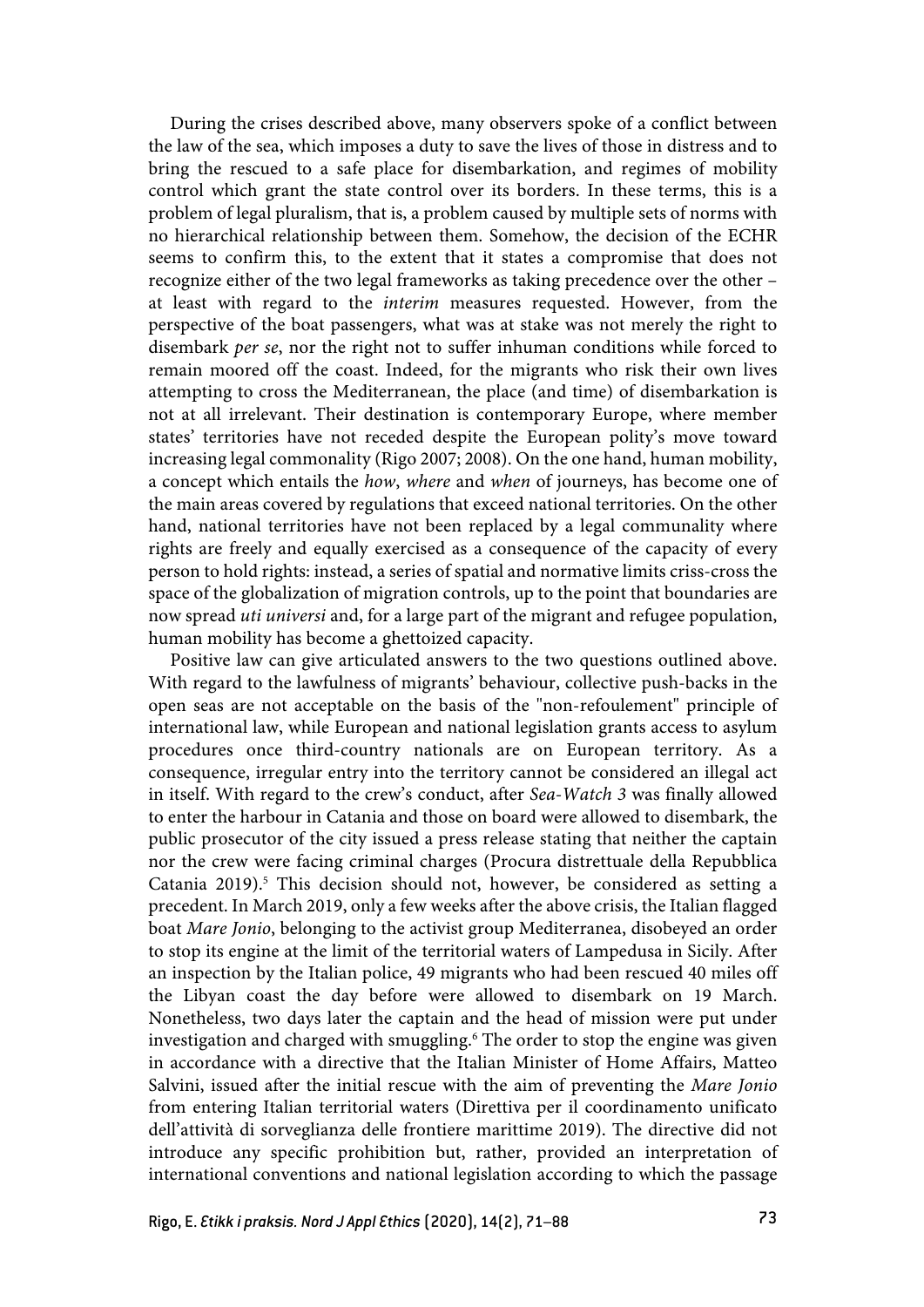of a rescue boat in territorial waters is deemed to be in conflict with national security as it aims to bring illegal migrants into national territory. As a consequence, the directive recommended that coast guards strictly follow this interpretation in order to prevent the illegal entry of migrants into domestic territory.

During the following weeks the Ministry issued two other similar directives – one of which was specifically addressed to the captain and the owner of the *Mare Jonio* (Direttive 14100/141(8) 2019) *–* the lawfulness or arbitrariness of which has been debated by "experts" and observers in the media.<sup>7</sup> In the domain of administrative law, the idea of arbitrariness as an abuse of power or deviation from the aims of the law– as in the French expression "*detournement de pouvoir"* – has developed in relation to that of discretion. The point is not to eliminate arbitrariness as such, but rather to limit jurisdictional control over the power of authorities and, by doing so, to reaffirm the discretional nature of power within the limit of the purposes contemplated by law (Piras 1964). Among discussions on arbitrariness, the position of the early twentieth century Italian jurist Santi Romano is emblematic of the ambivalent use of the concept. According to the author of *The Legal Order*:

[T]he concept of law must encompass the idea of social order. This is necessary to eliminate all of the elements that can be reduced to mere arbitrariness [arbitrio] or material (viz. non ordered) force. Any manifestation of the law, by dint of being social, is ordered as far as its population is concerned. (Romano 2017: 12)

In Romano's view, in order to eliminate arbitrariness, seen as a material, nonordered force, the concept of law must encompass social order. Indeed, by following this view, regardless of any deviation from the aims of the law or abuse of power, an arbitrary act can be considered as the manifestation of a new specific social order. In this article the institutional theory of law developed by Romano functions as an entry point to discuss arbitrariness in relation to the contemporary transformation of borders as sites where the limit (or the limitlessness) of power is at stake. It is no coincidence that Romano's theory deeply influenced the later work of Carl Schmitt<sup>8</sup> and his thesis that a new order had imposed its *nomos* on the Earth (Schmitt, 1974). Commenting on Romano's legal order theory, Schmitt affirms that a changing rule should be read as the consequence rather than the cause of a change in the legal order. The open question today is what kind of order is mirrored by the processes which are currently affecting European borders.

### A View from the Boundaries of Legal Order

According to Carl Schmitt, "firm lines cannot be engraved" at sea (Schmitt 1974: 42) and for this reason, before the advent of the great sea powers, there were no limits and boundaries, no law and property on the open seas. For Schmitt, the absence of *character* of sea, that is, the fact that it is impossible to imprint on or engrave it, means also the absence of a unity of "order and orientation" that provides the measure of justice. The freedom of the sea shows the ambivalence that always derives from the absence of law, as "[o]ne and the same surface – which is open to all three endeavors [free fishing, peaceful navigation and unlimited warfare] – is supposed to serve both as the theater of peaceful labor and as the arena of actions consistent with a modern sea war" (Schmitt 1974: 43). In the words of the German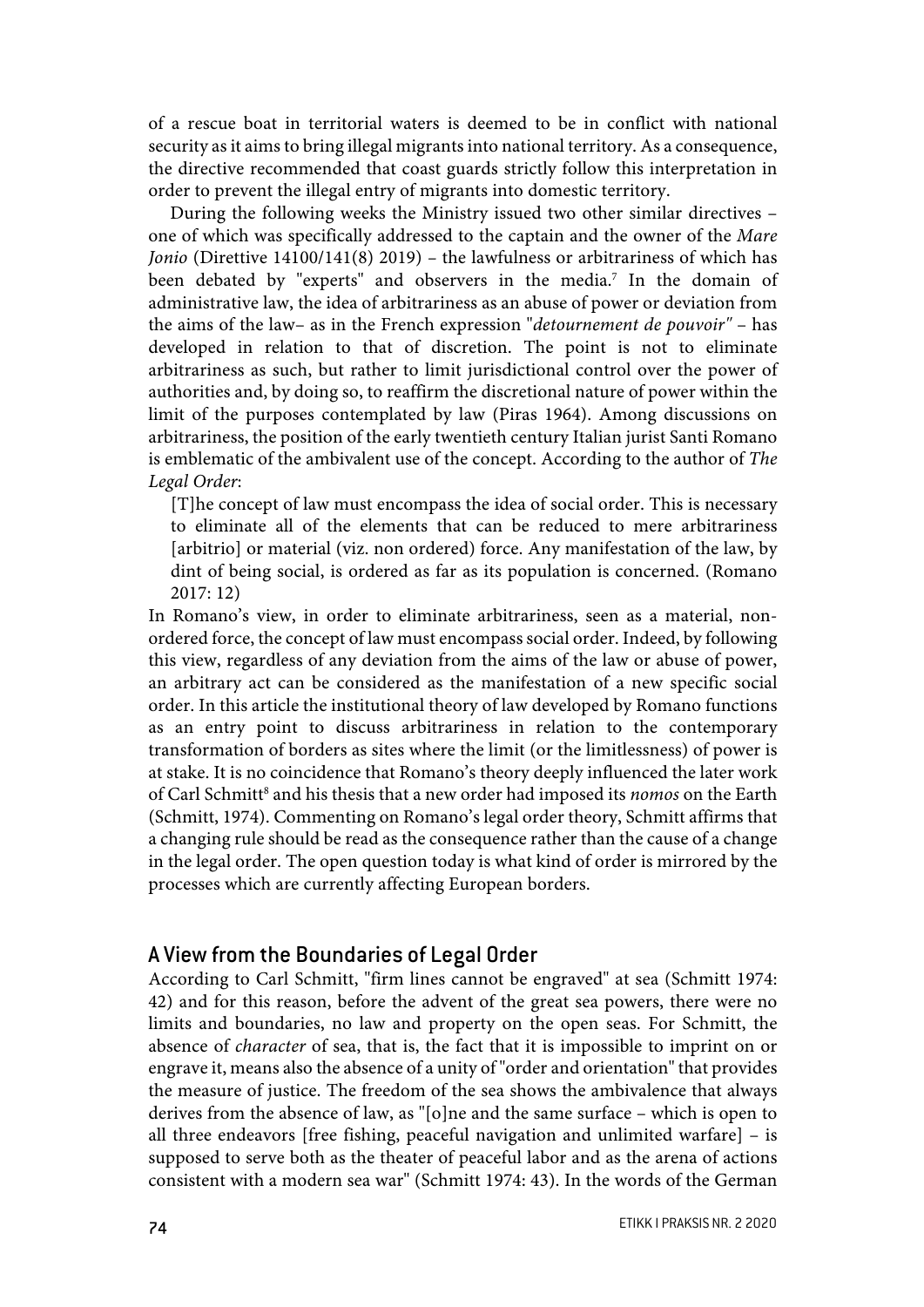legal theorist, it was only when the maritime powers – the *thalassocracies* – arose, that the sea was appropriated, and another outlaw figure, that of the pirate, was created:

The disturber of the order created thereby sank to the level of common criminals. The pirate was declared to be an enemy of the human race (*hostis genere humani*). This meant that he was ostracized and expelled, stripped of his rights, and made an outlaw by the rulers of the sea empire. (Schmitt, 1974: 44)

In *The Nomos of the Earth,* Schmitt presents a scene that is the reverse of that sketched by Jhering. It is not the absence of law that gives rise to the outlaw but rather the "sea-appropriation", that is, the "security and order established on the sea" (Schmitt 1974: 44). In order to include the outlaw in the legal communality, it is not sufficient to shrink or enlarge territory by moving its boundaries, since it is never a merely physical or geographical "outside" that is at stake but, rather, an "outside" inscribed in the law itself.

These two different perspectives of the outlaw condition raise questions about the way in which boundaries are conceptualized in legal theory and, consequently, the way in which migration, as a quest to be admitted into a bordered community, is discussed. Critical political theory has for some time now discussed the complexity and centrality of borders and boundaries in contemporary processes of globalization and governance (Mezzadra and Neilson 2013; Balibar 2009). Still, most literature in moral and legal philosophy, when debating the legitimacy of limiting migration, does not explore the notion of boundaries but rather accepts these as contingent objects that vary under different historical and material conditions. The contingency of boundaries is assumed by seemingly very different approaches such as communitarianism, which considers boundaries vital for the sense of belonging and the fair distribution of membership, and universalism, according to which boundaries can be overcome by genuine cosmopolitanism of rights (Cole 2000; Rigo 2007). In both cases, the notion of boundaries overlaps with their historical manifestation as territorial borders and reaffirms the dichotomy between the foreign and the domestic jurisdictions of a polity (the latter variously being the nation state, a regional polity such as Europe, or a global cosmopolis). If the first account tends to essentialize the historical manifestation of territorial borders, the second fails to make sense of the persistent and increasingly common exclusion of a large share of the refugee and migrant population from the enjoyment of rights in the contemporary de-territorialized world.

In contrast to these approaches, a useful attempt to place boundaries at the centre of legal theory can be found in the recent work of Hans Lindahl (2013; 2018). By interrogating the notion of legal space, Lindahl observes that the inside/outside divide is not only relevant to domestic and foreign jurisdictions but also indicates the reflexive distinction between "its own" and a "strange" place (Lindahl 2018: 23). From these two understandings of the legal space, it is therefore possible to draw a distinction between borders and limits: while *borders* – the territorial manifestation of boundaries – join and separate the domestic and the foreign, *limits* join and separate the "own" and the "strange". As a consequence, only borders can be considered contingent features of the territorial sphere of the validity of laws; limits are instead constitutive of all legal orders, even those that claim validity everywhere. Further, Lindahl notes that the unity of the legal space is not merely a unity of norms, but also a putative unity "qua interrelated distribution of places, times,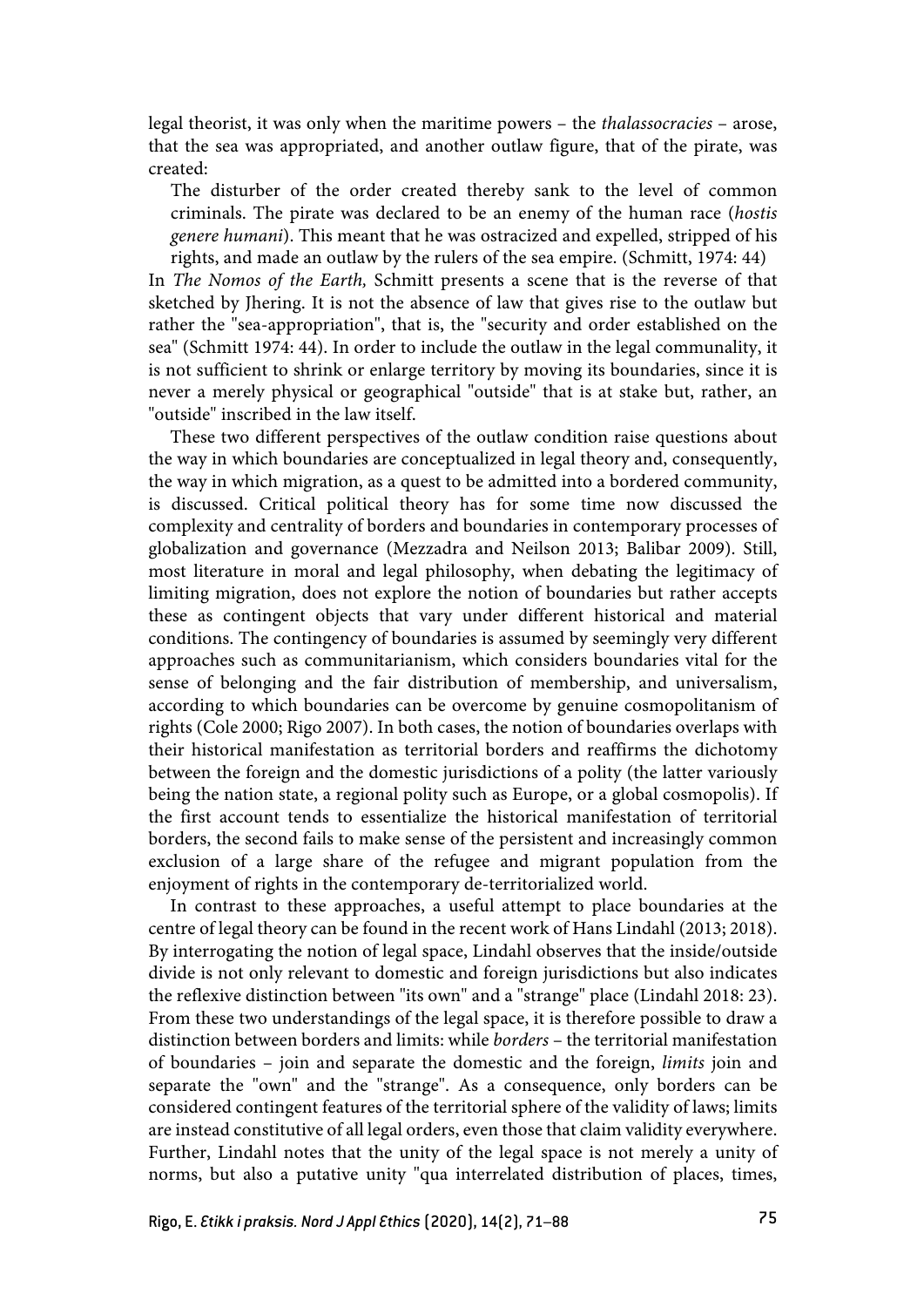subjects and act-content, which is roughly correlative to the corresponding legal system" (Lindahl 2018: 60). By adopting this standpoint, the legal space is never just a surface which materially supports one or more legal systems; rather, it emerges as "a concrete articulation of normative and physical dimensions" (Lindahl 2018: 63). This leads the author to consider the legal order as a *pragmatic order* which brings to the fore the perspective of those whose behaviour ought to be ordered, and the way in which they experience the legal space beyond the formal unity of a set of norms.

Not surprisingly, the problem of the "concrete and effective" unity of the legal order (Romano 2017: 5) is also central to Romano's conception which deeply influenced the work of Schmitt. For Romano:

The social order that the law brings about is not the one produced by the presence, however obtained, of norms governing social relationships. Such a social order does not exclude these norms, and indeed it uses and includes them under its scope; but at the same time it oversteps and surpasses them. This means that the law, before it is norm, before it concerns a simple social relationship, or a set of social relationships, is an organization, a structure, a position of the very society in which it develops and that this very law constitutes as a unity, as an entity in its own right (Romano 2017: 13).

The ways in which Romano and Lindahl conceive the relationship between law and society are undoubtedly different, and the outcomes to which their conceptions lead certainly diverge. While Romano tends to essentialize the normativity of social order, Lindahl's pragmatic order is explicitly conceived as a dynamic and processual *ordering*. Furthermore, while in the case of Romano the legal order is understood as a "self-description of society" (Teubner 2012: 21; Croce 2017: 118), Lindahl rather maintains a (putative) position for the phenomenological investigation of law and the processes of legal and social globalization. Yet, both conceptions account for a pluralistic understanding of the legal realm that complicates the view of a mere conflict between sets of norms by making room for society and by raising the issue of the *unordered*. In the case of the concrete and effective unity of Romano's legal order, arbitrariness – perceived as a *non*-ordered force – is excluded by the fact that the law necessarily encompasses the social order, thus establishing a coincidence between the two. As already highlighted, by following this route arbitrary power can be seen as the symptom of an emergent social order that, by being ordered, becomes a source of integration to the legal order itself. Lindahl's alternative perspective of pragmatic order – that is, a view from the boundaries of the legal order – likewise brings the problem of pluralism as the problem of the *unordered* to the foreground, but does so in a completely different way. To use the author's own words, what the conflict makes visible is not just a divergence between sets of norms, but rather a *xenotopia*, that is, "a place that resists accommodation in the interconnected distribution of places that a collective calls its own space" (Lindahl 2018: 38).

If the examples of the humanitarian vessels crossing the Mediterranean with their human cargos are seen through the lens of the pragmatic order, the conflict between different sets of norms – including the law of the sea, regimes of mobility control and the international law of human rights – cannot be resolved by merely repositioning their boundaries. To put it simply, the conflict would not be resolved if the international law of human rights prevailed over border regulation, since what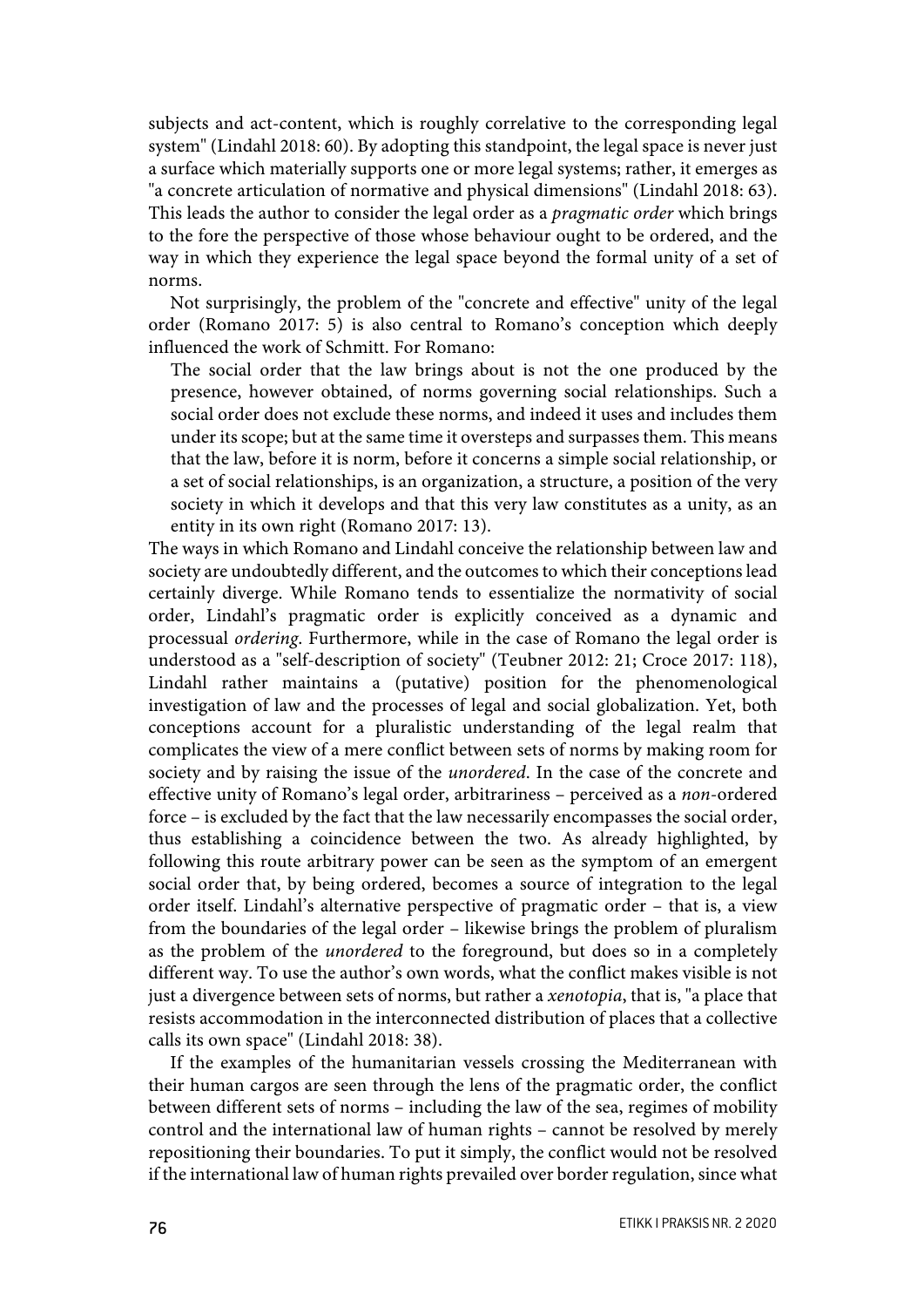is at stake is not the validity of one or the other but rather the very articulation of normative and physical dimensions within which the human capacity of mobility is exercised or marginalized: a concrete articulation and distribution of places to which both sets of norms contribute. Indeed, it is not on a blank surface nor in an empty space that these norms display themselves: as shown by the ECHR decision in the *Sea-Watch 3* case, even human rights must come to terms with spatial limits, to the extent that the *where*, *when* and *how* of the exercising of rights is not at all irrelevant for their bearer or claimer. In other words, the fact that in the Sea-Watch case the ECHR decision could be executed without the disembarkation of the migrants contributes to the construction of a *xenotopia*, rather than to the integration of the boat passengers into the larger sphere of legal communality. At the same time, this is not merely the outcome of conflicting norms, but also the result of how normative and physical limits are experienced, perceived and even played against each other by those whose behaviour ought to be regulated. Undoubtedly, applicants' complaints about human rights violations were not lodged for the purpose of proving the violation *per se*, but rather to contest the concrete articulation of normative and physical limits imposed on migrants' mobility. This was the same articulation and distribution of place that was contested by the *Mare Jonio* when it entered Italian territorial waters and disobeyed the order to stop the engine (Mezzadra and Stierl 2019).

Lindahl's work does not mention Romano, and the fact that they use similar terms, such as *non*-ordered and *unordered*, may be a coincidence. Both expressions refer to the problem of the "law's outside" that constantly re-emerges not only beyond the limits of law but also as an unordered force within the law itself. Nonetheless the two expressions also reveal an important difference. While in Romano's view, the non-ordered force is either integrated into or excluded by the legal order,<sup>9</sup> Lindahl, considering this through the lens of *xenotopia*, argues that it is the tension between the law and the unordered resistance to it that becomes visible. The problem of pluralism cannot be resolved as a mere conflict between different sets of norms because it involves subjects whose behaviour ought to be ordered and their acts of resistance. It is this that compels the legal order into a continuous ordering – an *ordo ordinans* instead of an *ordo ordinatus* (Lindahl 2018: 207) – and forcefully blurs the limits between the ordered and unordered, thus leaving room for the emergence of the *unorderable* (Lindahl 2018: 299–300). This last term, that is the unorderable, indicates anything but the paradoxical impossibility of excluding the law's outside from the legal order (see also Teubner 2006). Undoubtedly, legal systems repeatedly adopt strategies to reframe acts of contestation in a legal manner, either by authorizing or prosecuting them. Nonetheless, sometimes these acts succeed and open a space for the recognition of the unorderable within society as well as within the law. The migrants who disembarked from both the *Sea-Watch 3* and the *Mare Jonio*<sup>10</sup> in early 2019 succeeded in reaching Europe by contesting its borders, although they will probably experience other normative and physical limits as they continue on their journeys, thus confirming the persistence of unordered struggles for freedom of movement within Europe as well.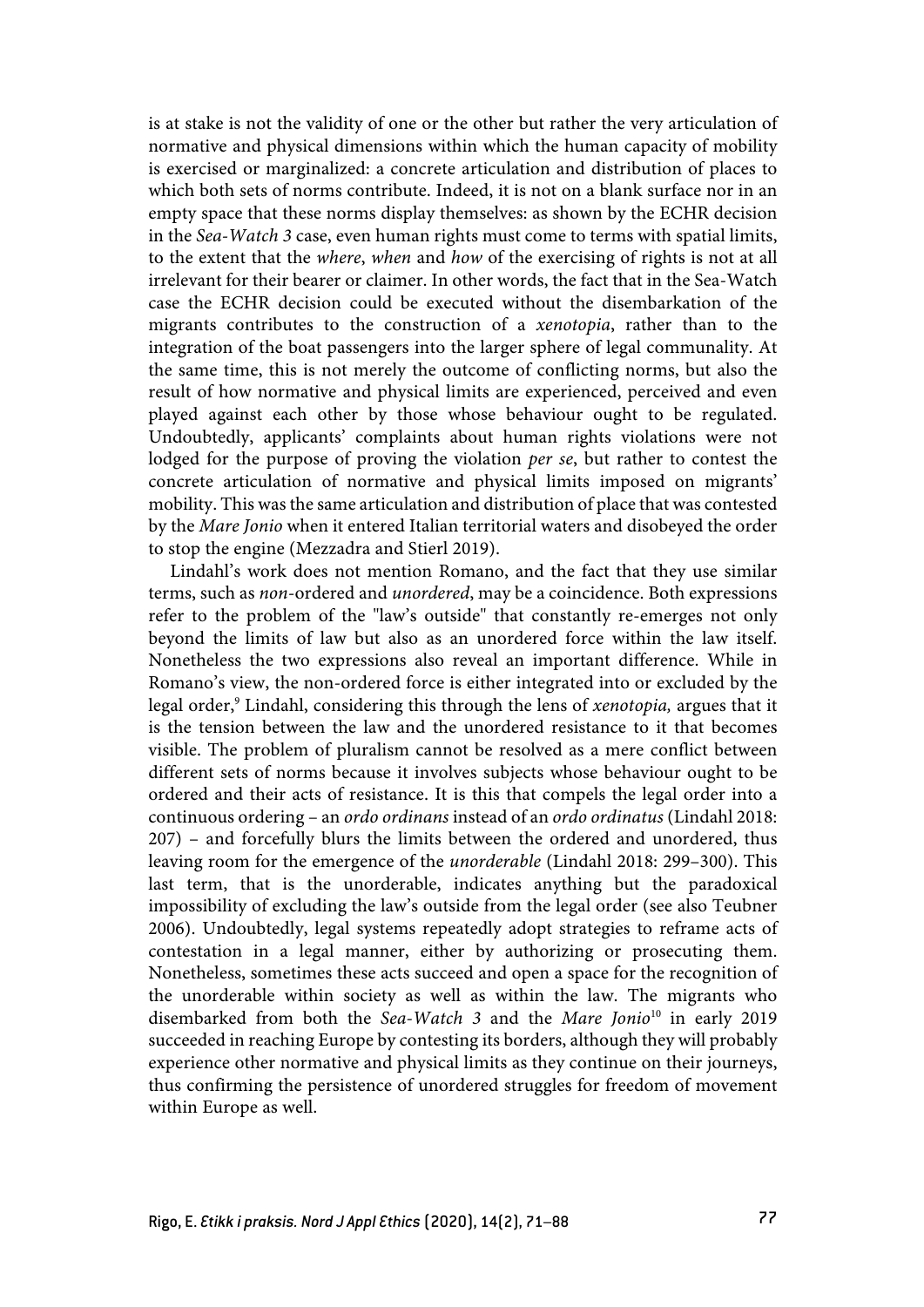#### The Unorderable Borders of Europe

The Mediterranean has, in recent times, been the scene of border developments that have taken place unusually quickly (Heller, Pezzani and Stierl 2018; Rigo 2018), and have not necessarily followed changes in legislation. During the Mare Nostrum military mission, which lasted from October 2013 to October 2014, search and rescue operations were conducted by Italian authorities. Official intervention was later coordinated by the European border agency, Frontex, via the Triton operation which continued until January 2018 with a focus mainly on border patrolling. The different missions of Mare Nostrum and Triton are reflected in the increased number of deaths at sea which, in 2016, reached a peak of almost 5000 on the Central Mediterranean route. Later, migrants' attempts to cross the Mediterranean decreased dramatically after Italy signed a memorandum of understanding with the Libyan Government of National Accord in February 2017. In line with this memorandum, Italy has deployed its ships in Libyan territorial waters and has supported the Libyan authorities in curbing migrant flows.<sup>11</sup> Meanwhile, media and NGO reports have repeatedly highlighted the abuses and human rights violation that migrants suffer in official and unofficial Libyan detention camps.<sup>12</sup>

The first attempt to limit NGO rescue operations dates back to the summer of 2017, when the Italian government issued a code of conduct and invited the humanitarian organizations that operated in the Mediterranean to sign up voluntarily.13 Nonetheless, it was under the direction of the Minister of Home Affairs, Matteo Salvini, leader of the nationalistic and populist League party, that attitudes toward rescue operations hardened. Two significant breaking points involved the cases of the *Aquarius* and *Diciotti*<sup>14</sup> ships during the summer of 2018. In June 2018, the Panamanian flagged *Aquarius* operated by the NGO Doctors Without Borders was not granted a place of safety for disembarkation by either Malta or Italy, and had to sail on to Spain. It is worth noting that over 100 of the 629 migrants on board had been transferred to the *Aquarius* by the Italian coast guard as a result of cooperation in rescue operations. Salvini publicly declared that Italian harbours were closed to boats transporting migrants, although this was never ratified in law. In August 2018, the 177 migrants who had been rescued at sea during patrolling operations were not allowed to disembark from the *Diciotti,* an Italian navy ship. A solution to the crisis was only reached after Ireland and Albania agreed to accept some of the migrants, thus initiating a tussle over sea borders that is still ongoing.

None of the developments outlined so far are the result of changes in legislation or decisions that followed accountable and transparent procedures. Agreements between EU member states on the distribution of migrants – sometimes involving third countries – have been informally negotiated. Needless to say, the closure of harbours and territorial waters – which also applied to Italian flagged and navy ships – should not be considered either accountable or transparent, up to the point that on two occasions the prosecutors of Catania and Rome filed investigations on the grounds of the illegitimate limitation of the freedom of the people on board.15 In light of these considerations, the management of Mediterranean borders provides a testcase for discussing arbitrariness, intended as both procedural and substantial. As a starting point, it should however be observed that arbitrariness and its synonyms are not encapsulated by any convenient single definition, and their multiple meanings "vary as the substantive legal context, with their diverging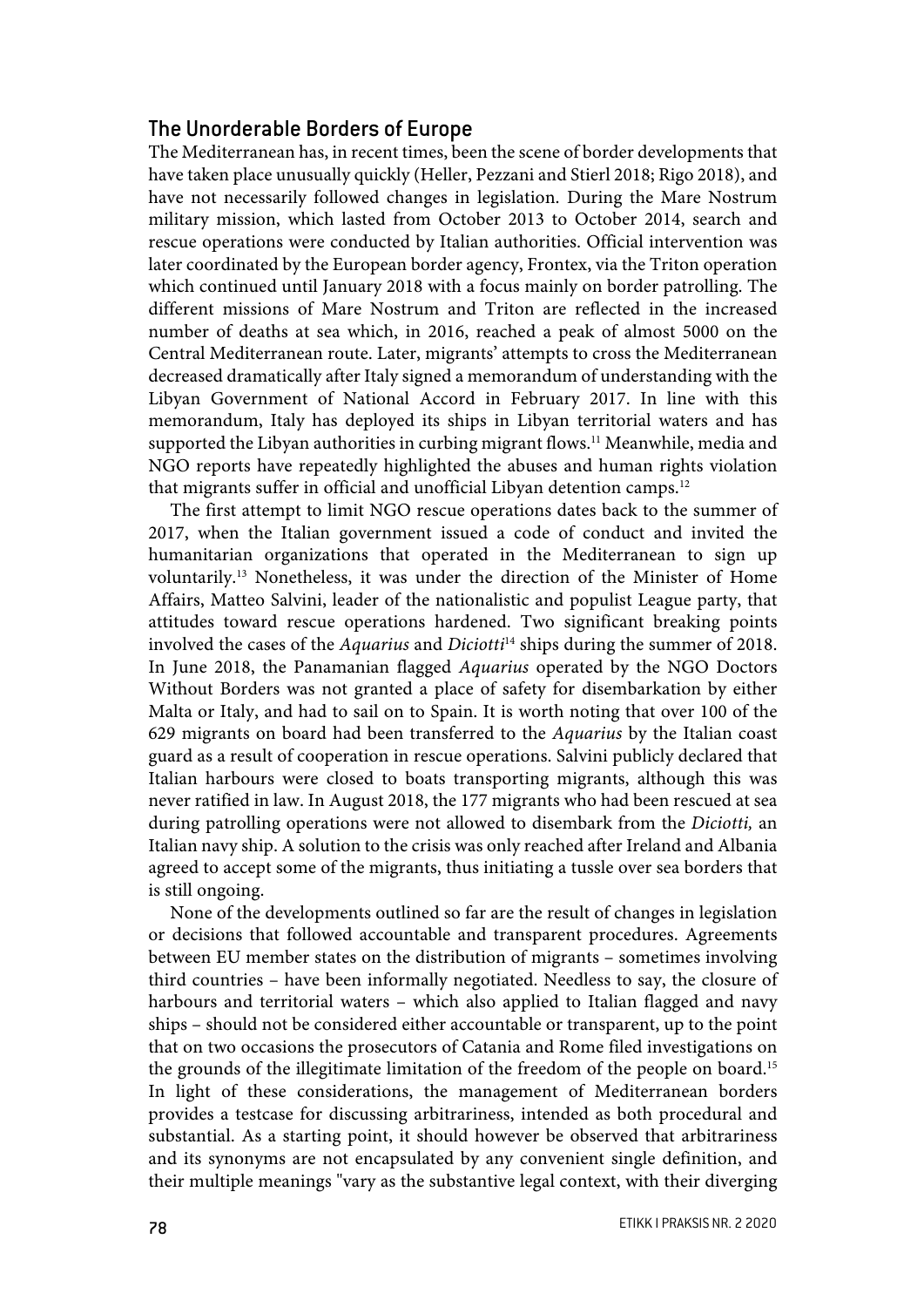purposes, interests and stakes vary" (Wright 2009: 864). In line with this, I will argue that notions of arbitrariness that define it as going against reason and the rule of law fail to capture what is at stake in the conflict over European borders, and I propose instead to discuss it through the lens of an unorderable resistance to the order of borders.

Drawing on Jeremy Bentham, Timothy Endicott, for example, considers arbitrariness as a departure from reason and the rule of law:

A country is not ruled by law when it is ruled by the arbitrary-caprice – by the sweet will and whims – of executive or legislative or judicial officials. An arbitrary decision in general is one that is not distinguished, by reason in favour of it, from an unreasoned choice. In the special sense in which arbitrariness is a departure from the rule of law, a decision is arbitrary whenever the law itself ought to demand a justification other than the fact that the decision maker made it, and there is not such a justification (Endicott 2014: 18).

As recently observed by Robert Barski from the perspective of linguistic analysis, the reference to the rule of law is generally intended to exclude arbitrariness at all levels of administrative and legal decision-making processes. Arbitrariness in this sense can work only as a dysfunction of a system considered fair as a whole. However, when the law is applied and enforced in sectors such as immigration, the qualities of regularity or consistency are missing:

The rule of law standard is typically used to criticize corrupt legal systems (e.g. China, Russia or failed states), but there is a sector of law in the United States and in Europe, for example, that because of its arbitrariness, is failing to meet a standard that, outside Critical Legal Studies, is often deemed to exist. (Barski 2016: 17)

To put it simply, by defining arbitrariness as a departure from the rule of law, when it comes to migration, it is the very criterion against which it acquires its meaning that is missing. Indeed, Endicott himself indicates the reason from which arbitrariness departs as being the relevant public interests pursued by the law – that is, what Bentham would describe as "the greatest number of interests." However, migrants do not count in this number since they are excluded by the procedures which establish the rules that affect them (Benahabib 2004: 15). Moreover, when arbitrariness is defined as going against reason, as "caprice" or "sweet will and whims", it is also described as "freakish", "random" or "chosen in a lottery". In other words, it is formulated "as unsystematic in nature, dissociated from specific extralegal sources, such as race or class, that might exercise a systematic effect" (Bowers 1983: 1067). Conversely, with respect to the management of European borders and the migrants' experience of the application and enforcement of law, arbitrariness is neither random nor accidental, to the extent that it does not affect everyone who is subjected to the law in the same way. Arbitrary power is most readily used against certain categories of subjects who cannot rely on the selfrestraint that the social order imposes on officials and on society at large. Seen from this point of view, arbitrariness seems rather to blur the already slippery boundaries that differentiate it from the notion of discrimination.

Reflecting on arbitrariness in the context of the systematic effects of extralegal sources poses the problem of its identification not just in terms of the rules that regulate behaviour, but also in terms of the subjects who are affected by arbitrariness and the purposes of their actions. Access to Italian and European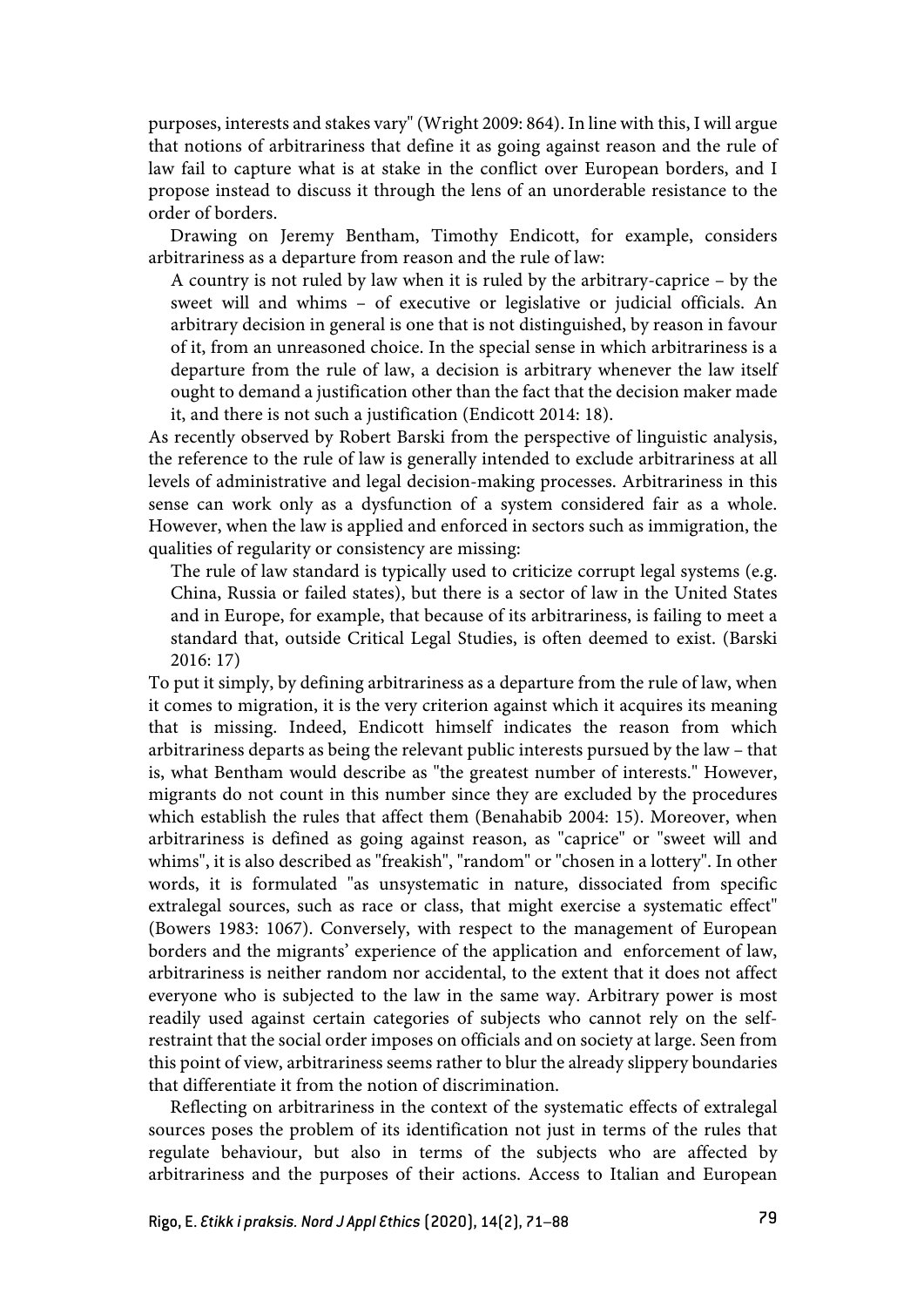harbours is not restricted for every boat, just as border patrol missions in the Mediterranean do not act against tourist vessels. In other words, border regimes do not draw static physical and normative limits that constrain mobility indiscriminately, but rather are activated by migrants' attempts to cross borders (Bigo and Guild 2005). Nonetheless, to the extent that migrants and asylum seekers are defined by regimes of mobility control – that is, as normative categories consisting of those who attempt or succeed in crossing borders – this process of border activation hides a double fiction. On the one hand, we uncover the fiction that an "inside" and an "outside" of a territorial jurisdiction exists before the attempt to cross it; on the other, we find the fiction that legal subjectivity is abstracted from the material condition of the subject who bears it. Looking beyond these fictions, it is not human mobility as such that activates borders, nor are abstract legal subjects the target of mobility regulations. Rather, the material condition that lies beneath mobility as well as the purposes of the competing actors appear to be central components of border regulations. As shown by Mezzadra and Neilson (2013), borders do not only *exclude* but also *include* through a process of differential inclusion that in turn produces a "multiplication" of the regimes of exploitation and domination that are essential to contemporary capitalism. Although the focus of this article does not allow full exploration of this point, it is within this material perspective that both struggles for mobility and attempts to contain it must be understood.

The fact that borders are activated by those who attempt to cross them – that is, by their interests, purposes and struggles – is treated ambiguously by the law. Informal agreements for the relocation of migrants aim to circumvent the burden of hosting asylum seekers imposed by the Dublin regulation on countries of first arrival. Nonetheless, these agreements also thwart asylum seekers' attempts to reach their chosen destination or to change it according to different preferences (the official language speaks of secondary movements within the EU). Even when the right to escape from persecution, human rights abuses or wars is recognized as legitimate by international and asylum law, as well as by national and EU legislation, migrants' and refugees' determination to reach a chosen destination is usually considered capricious, and very limited discretion is recognized in respect to the agency of the claim-bearers. Here, again, the concept of arbitrariness comes to the fore in its ambivalent meaning: migrants' right to choose the *where*, *when* and *how* of their journeys is considered by the law as a merely arbitrary *non*-ordered force, to the point that responses that exceed or deviate from existing laws are justified as means to restore or prevent a violation of the order of borders.

The so-called refugee crisis, which reached a peak in 2015, has contributed to legitimizing this framework of understanding by reconceptualizing migrants' movement as largely forced and involuntary (Rigo 2018). This view has also been endorsed by the New York Declaration for Refugees and Migrants, which called for a global approach to confronting large movements of populations and gave impetus to the subsequent (and contested) adoption of global compacts on migration and refugees (see Resolution adopted by the General Assembly of United Nations 2016). Notwithstanding the efforts of a multilateral – albeit non-binding – agreement at UN level, critical scholars have observed that the conceptualization of human mobility as mainly involuntary tends to downgrade people's entitlements from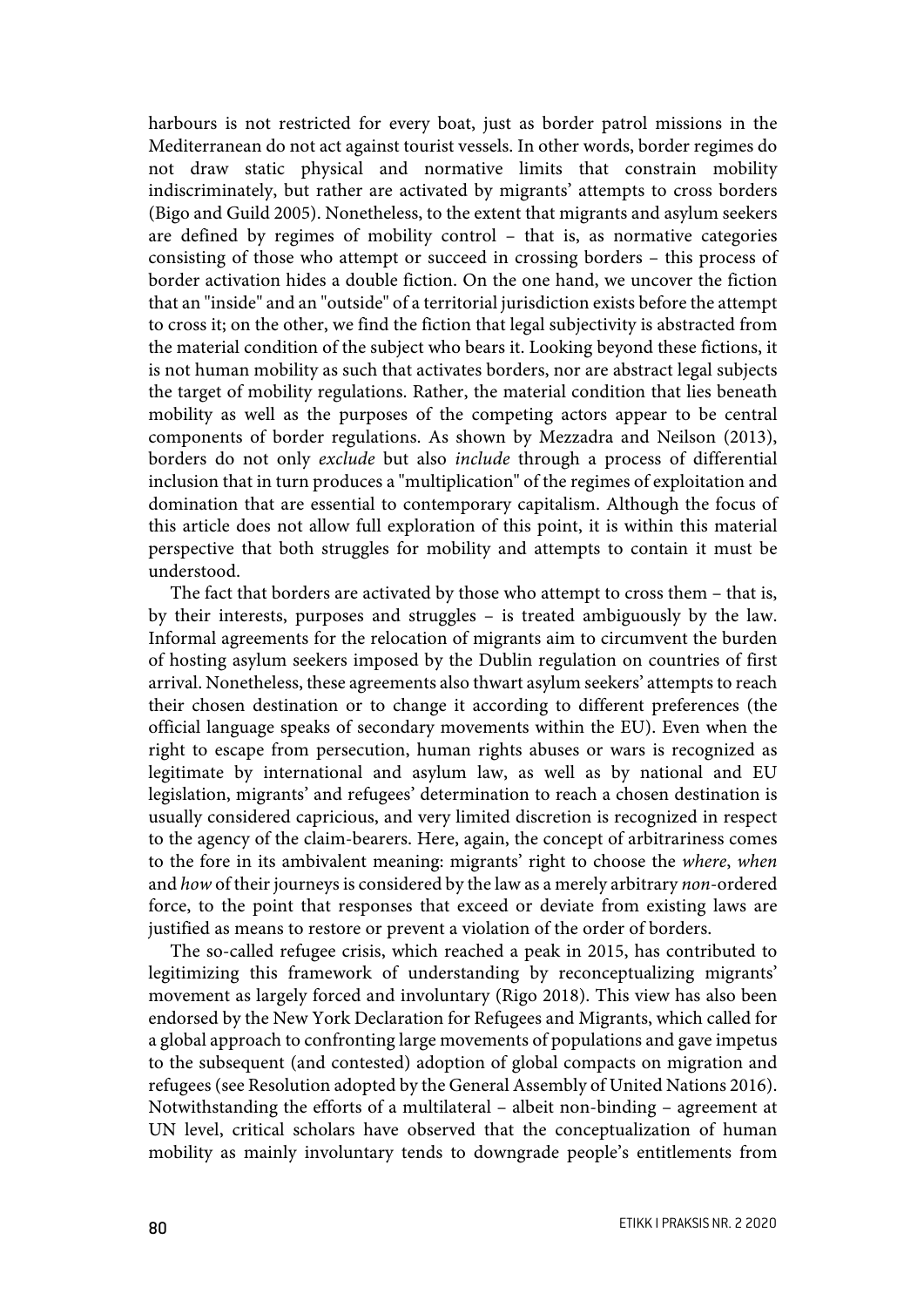rights to mere needs, and to shift border policies well beyond the territorial jurisdiction of receiving countries (Vitiello 2018).

Indeed, when rights are reduced to mere needs, arbitrariness can also be easily downgraded to the procedural accomplishment of the rule of law. Going back to the earlier examples, by establishing official procedures for the distribution of migrants among member states, the transparency of disembarkment agreements would be assured, and supporters of transparency and accountability would probably be satisfied. Even the curtailment of personal liberty caused by restricting access to territorial waters could be brought under the rule of law, for example by introducing a regulation to identify and detain migrants and asylum seekers on board ship.16 These adjustments would probably satisfy rule of law advocates, but at the price of excluding from the relevant purposes of the law part of the reason underlying the conflict over the order of borders. In other words, the interests of one or more of the parties to the conflict are treated as irrelevant and thus do not affect consequential capacities from the standpoint of the law.

Global mobility control regimes constitute a legal communality that does not entail the recognition of a universal legal capacity intended to be freely and equally exercised by every subject under ordinary circumstances. The exercise of rights implies a degree of discretion in human capacities that, in the case of migrants and asylum seekers, is extremely limited. The right to mobility is of course the prime example, but all other rights, including that of *habeas corpus*, must "come to terms" with the interconnected distribution of place, time and capacity which defines the where, when and how of the exercising and recognition of rights (Lindahl 2018: 219). Seen from this perspective, the discretion accorded to the bearers of rights and the arbitrariness of power are inversely proportional to the extent that it is this discretion – the degree of recognition of subjective agency – that defines the extent to which a social order is "open" or "closed". From the boundaries of the legal order, the problem of arbitrariness as a *non-*ordered force thus emerges with a double meaning. On one side, *non*-ordered forces are excluded when the law and the social order coincide, and on the other side, arbitrariness is necessarily limited by discretion when the law encompasses the *unordered* to a certain degree, that is, when the legal order recognizes, to an extent, the claims of subjectivities that resist the dichotomy between inclusion and exclusion.

## Struggles for Territories, Arbitrariness and the Troublesome Practice of Migration

Migrants' struggles are undoubtedly struggles for territories, intended as spaces of both circulation and emplacement. In the same way, the occupation of the sea by the order of borders does not correspond to a process of de-territorialization of law but rather to an extension of territories beyond their physical limit. The right to territory reveals a double meaning here: the right of every person to have a place to live on the one hand and the sovereign power of the state over its territory on the other. This is not a new debate in legal theory (Rigo 2008). At the turn of the twentieth century, the German jurist Georg Jellinek denounced the persistence of a *jus sublime in territorium* in the international relations between states, given that the state can only derive its right over its territory from the entitlement of citizens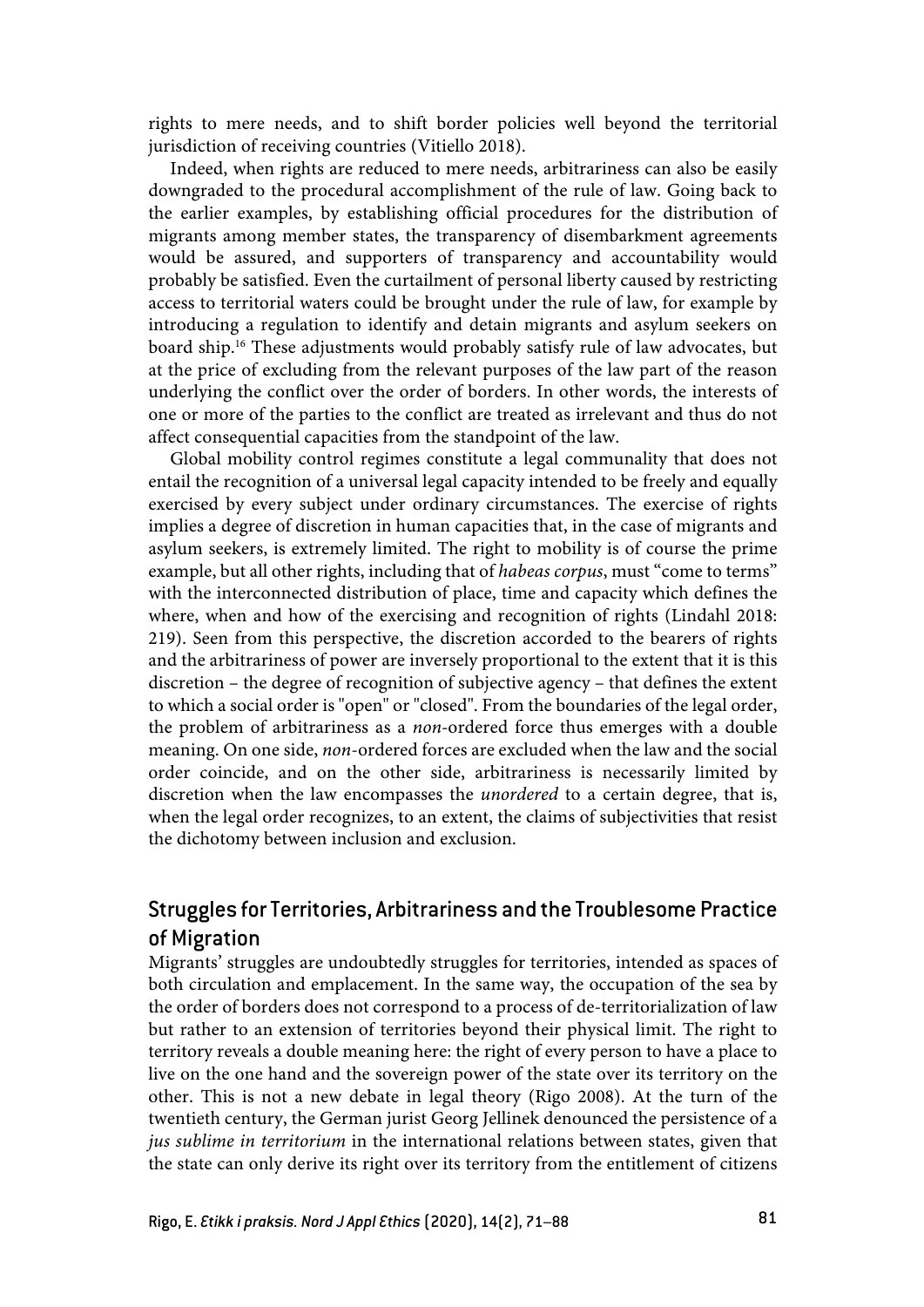to it (Jellinek 1900: 21). Against this position, Romano was anxious to argue for the original right of the state to its territory, thus considering the latter as an essence of state personality and the violation of territory as a violation of the state itself (Romano 1902).

By shifting the focus from the instituted order of territory to the struggles that are evident at its borders, the conflict does not appear as the mere result of conflicting sets of norms, but as a conflict over the interconnected distribution of place, time and capacity which defines the where, when and how of human mobility. Against this pragmatic order, the conduct of migrants emerges as an *unorderable* behaviour to the extent that it actively resists the normative and physical order imposed on it (Rigo 2011). The unorderable, however, is hardly accommodated by legal theory, the central struggle of which is to redefine it in consistent terms. As noted by Lindahl (2008: 300) "[Hans] Kelsen was anxious to jettison by contrasting discretion and arbitrariness." While discussing discretion as the *scope of legal power*, Kelsen ends up developing the concept as a *power over the scope of the law* (Kelsen 2002, discussed in Lindahl 2008), thus revealing a shift in its meaning that blurs the boundaries with arbitrariness. The relationship between these two notions is reformulated by Lindahl, who asserts that "discretion as an act of instituted (or legal) power presupposes discretion as an act that institutes legal power" (Lindahl 2008: 301). Yet these are not mutually exclusive notions to the extent that one presupposes the other, although constitutional orthodoxy interprets them as disjunctive and sequential terms with a temporal linear relationship. Here, again, arbitrariness comes to the fore as a symptom of an emergent social order, either as an attempt to impose it or as an act to contain resistance against it.

This chapter does not aim to give a comprehensive account of arbitrariness in the regulation of immigration; the intention is rather to capture its problematic nature when seen from the boundaries of the legal order, that is, from the perspective of those who are excluded from the instituted scope of the law. As observed by Barski, if the politics of open borders are dismissed as naïve or hazardous dreamlands by their detractors who place the emphasis upon illegality or the absence of proper documentation among migrants, "then the broader perspective of what open borders might look like gets lost" (Barski 2016: 184).<sup>17</sup> By bringing the question of boundaries to the fore, borders do not appear just as a contingent feature but as a concrete articulation of normative and physical limits that define the inner problem of authority – or, as articulated by Lindahl (2018: 162), "what is to count as our own in response to the challenge of the strange that stands inside and outside the legal order." When the quest for open borders is theoretically reframed as the quest for freedom of those who challenge the pragmatic order of borders, it does not appear as a merely utopian objective but rather as a course that should normatively guide a concrete politics that gives greater recognition to human mobility as a capacity entailing a degree of discretion. Indeed, the dysfunctionality that European policies have demonstrated in facing flows of migrants and asylum seekers over recent years has been mainly addressed by calling for solidarity between states in sharing the burden of refugees; conversely, solidarity among and toward migrants has been largely criminalized. A shift toward the politics of freedom of movement would instead take seriously the proposal of granting free circulation of asylum seekers within the EU, thus reducing the arbitrariness of redistribution agreements.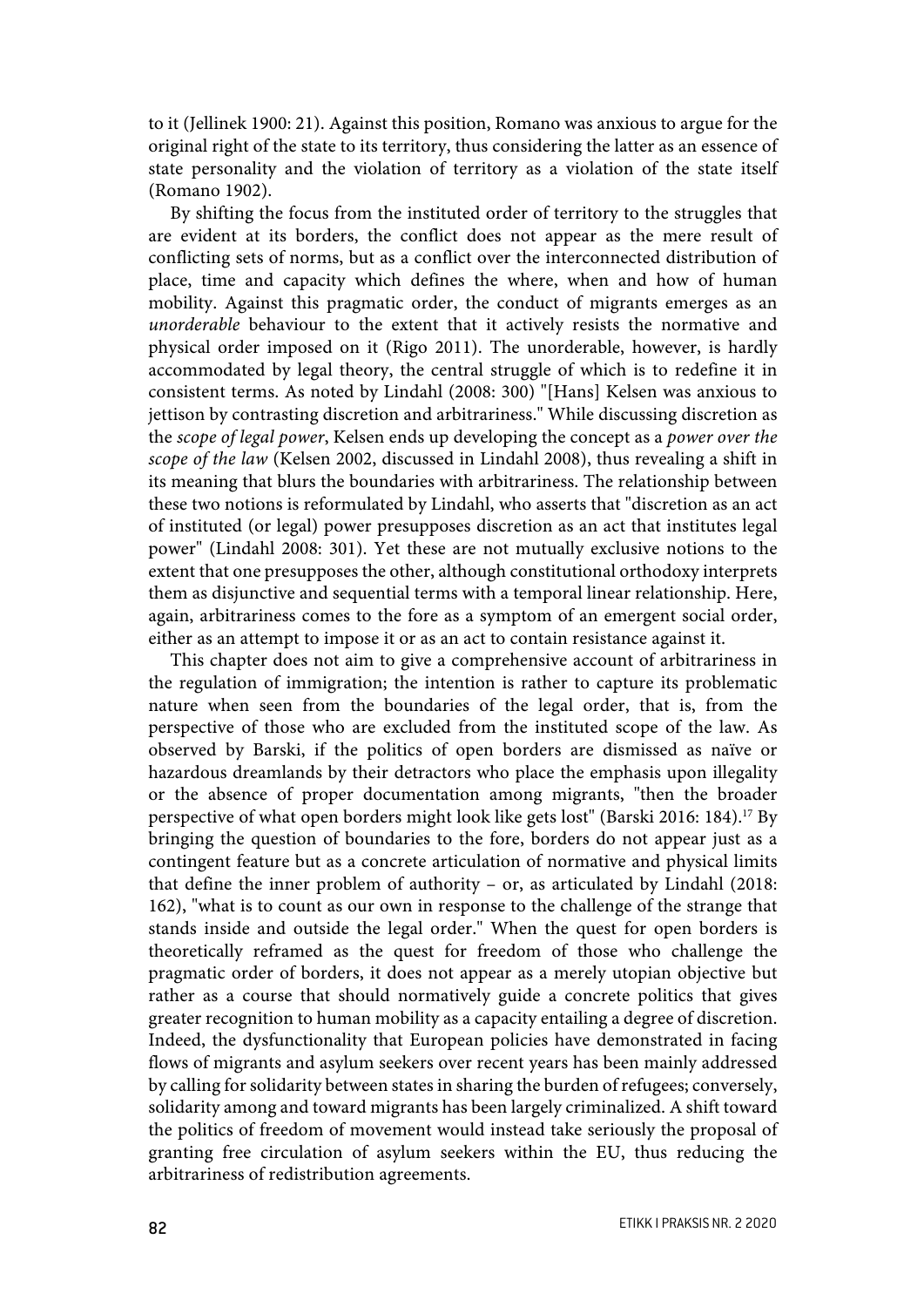Migration is mainly seen as a "troublesome practice" by decision-makers and law-makers. It is the practice of running away, but the direction in which people move or flee is in no way irrelevant or inconsequential. On 27 March 2019, a Turkish merchant vessel which had rescued 120 migrants and had been ordered to return them to Libya was diverted toward Malta by some of the survivors. Once disembarked, three youths aged 15, 16 and 19 were charged with hijacking and now face between seven and thirty years in prison.<sup>18</sup> Although abuses against migrants in Libya have been widely reported, migrants fleeing from the country are treated as new "disturbers" of the order created in the sea by the globalization of borders. At the same time, these "disturbers" are posing a challenge to the sphere of legal communality, which in turn, might either let them sink to the level of common criminals, that is, it might condemn them to the outlaw condition, or encompass migration as a troublesome practice by recognizing that individuals have a degree of discretion in deciding the direction of their flight. In both cases what is at stake is not an act *of* instituted legal power but an act *that institutes* legal power. At stake is the choice between reaffirming and extending territorial orders and the arbitrariness of imposing new borders or recognizing the right to a place to live as a universal entitlement.

#### **Notes**

<sup>1</sup> On the legal framework of search and rescue operation, see Trevisanut (2010).

<sup>2</sup> These cases have been covered by national and international media. For an archive of press releases of the Sea-Watch organization, see https://seawatch.org/uncategorized/

See the ECHR's press release at https://hudoc.echr.coe.int/engpress#{%22itemid%22:[%22003-6315038-8248463%22]}.

<sup>4</sup> The original German text uses the word *Rechtsfähigkeit* to indicate the capacity of every person to hold rights and perform juridical acts as distinguished from *Handlungsfähigkeit* which indicates the ability to legally act. Intended in this sense, the expression legal capacity is more faithful to the text than legal personhood.

<sup>5</sup> For a comment, see di Martino (2019). At the time of writing, the *Sea-Watch 3* is anchored in the territorial waters of Lampedusa. After the rescue of 65 migrants on 15 May 2019, the captain sailed to Lampedusa, but only 18 minors and their families were allowed to disembark. The local public attorney opened a smuggling investigation and as a consequence of this decision, on 18 May the crew of the boat decided to enter territorial waters despite the interdict issued by the Ministry of Home Affairs. After more than 24 hours anchored off the coast, the seizure of the boat was ordered by the public attorney, thus leading to the disembarkation of the migrants despite disagreement by the Minister of Home Affairs.

<sup>6</sup> For Media Coverage, see Massari (2019), Fatto Quotidiano (2019).

<sup>7</sup> The directives are not listed among typical Italian law sources, and therefore commentators even doubted their validity; for a comment, see Tani (2019).

<sup>8</sup> Together with Maurice Hauriou, Santi Romano is considered one of the principal scholars to develop an institutional theory of law during the early twentieth century. In a 1934 essay entitled *Über die drei Arten des rechtwissenschaftlichen Denkens* and dedicated to different types of legal thinking, Carl Schmitt openly acknowledges the importance of Romano's theory for his own understanding of the concrete legal

Rigo, E. *Etikk i praksis. Nord J Appl Ethics* (2020), 14(2), 71–88 83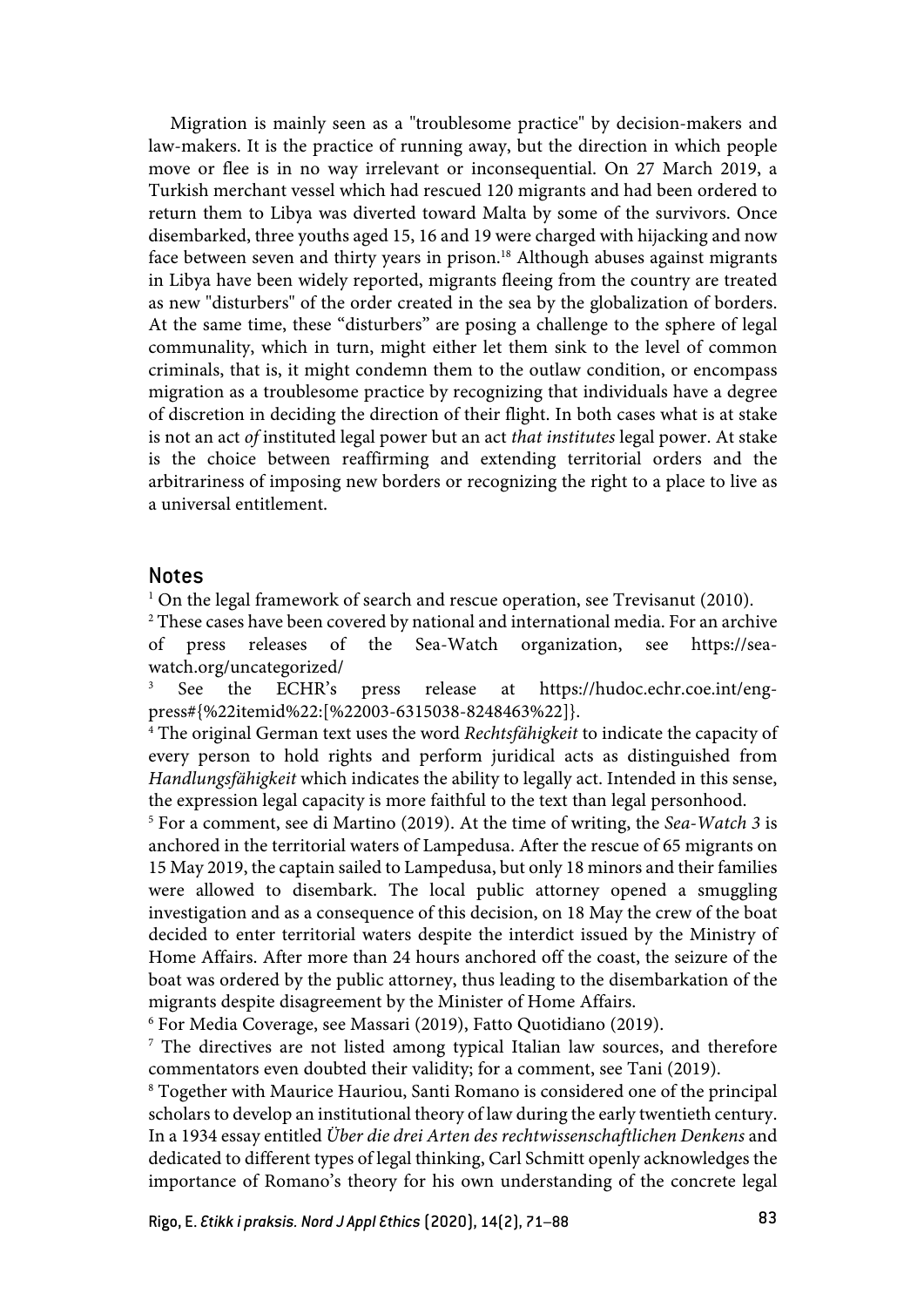order. The importance of Romano is recognized today among distinguished scholars of Global Administrative Law such as Sabino Cassese.

<sup>9</sup> This thesis is explicitly expressed in an essay in which Romano discusses the gaps in the law (Romano 1925). In contrast with the prevalent positions of the time, according to Romano matters or acts not covered by law make room for de facto liberties which are legally irrelevant, with the consequence that they lead to a negative judgment (Romano 1925: 5). Similarly, Lindahl speaks of capacities which are excluded as inconsequential (Lindahl 2018: 71).

<sup>10</sup> On 9 May 2019 the *Mare Jonio* rescued another 30 migrants who disembarked at Lampedusa the day after. At the time of writing, the boat is impounded and the captain has been charged with smuggling. For further updates, see https://mediterranearescue.org/.

<sup>11</sup> The memorandum has also raised the concerns of the Council of Europe's Commissioner for Human Rights (Muiznieks 2017). The memorandum is part of a broader strategy that involves African countries and includes military cooperation with Niger (AnalisiDifesa 2019).

<sup>12</sup> For a synthesis of NGO reports, see http://protezioneinternazionale.giur. uniroma3.it/wp-content/uploads/2018/07/Rapporto-COI-Libia-detenzione-

migranti-11-maggio-2018.pdf, retrieved May 12, 2019.

 $13$  For a critical account, see the position paper ASGI (2017).

<sup>14</sup> Both cases have attracted the attention of national and international media: see for example Jones (2018), Tomasetta (2018), Tondo (2018a) and Melissari (2019). <sup>15</sup> For media coverage, see Tondo (2018b) and Rainews (2019). At the time of writing, the Italian Senate had not authorized further investigation of the Ministry of Home Affairs in relation to the *Diciotti* case.

<sup>16</sup> Procedures for the identification of migrants and asylum seekers and their channeling into different reception and legal rights systems have been introduced in the so-called 'hotspot approach' by the European Commission in order to confront exceptional migratory flows. For a critical account, see Gennari, Ferri and Caprioglio (2018), and Garelli and Tazzioli (2016).

<sup>17</sup> For a recent debate on this point, see Aksan and Bailes (2019).

<sup>18</sup> For media coverage, see Maltatoday (2019).

#### References

Agamben, G. (1988). *The Homnibus Homo Sacer.* Stanford, Stanford University Press.

AnalisiDifesa (2017, September 27). Firmato l'accordo di cooperazione militare tra Italia e Niger. *AnalisiDifesa*. Retrieved May 12, 2019, from http://www.analisidifesa.it/2017/09/firmato-laccordo-di-cooperazionemilitare-tra-italia e-niger/

Aksan C. and Bailes J. (2019). One Question. Open Borders, in State of Nature. Conversations on Social and Political Theory. Retrieved February 22, 2020, from https://stateofnatureblog.com/one-question-open-borders/

ASGI (2017, July 24). *Position Paper on the Proposed 'Code Of Conduct For NGOs Involved In Migrants' Rescue At Sea.* Retrieved May 12, 2019, from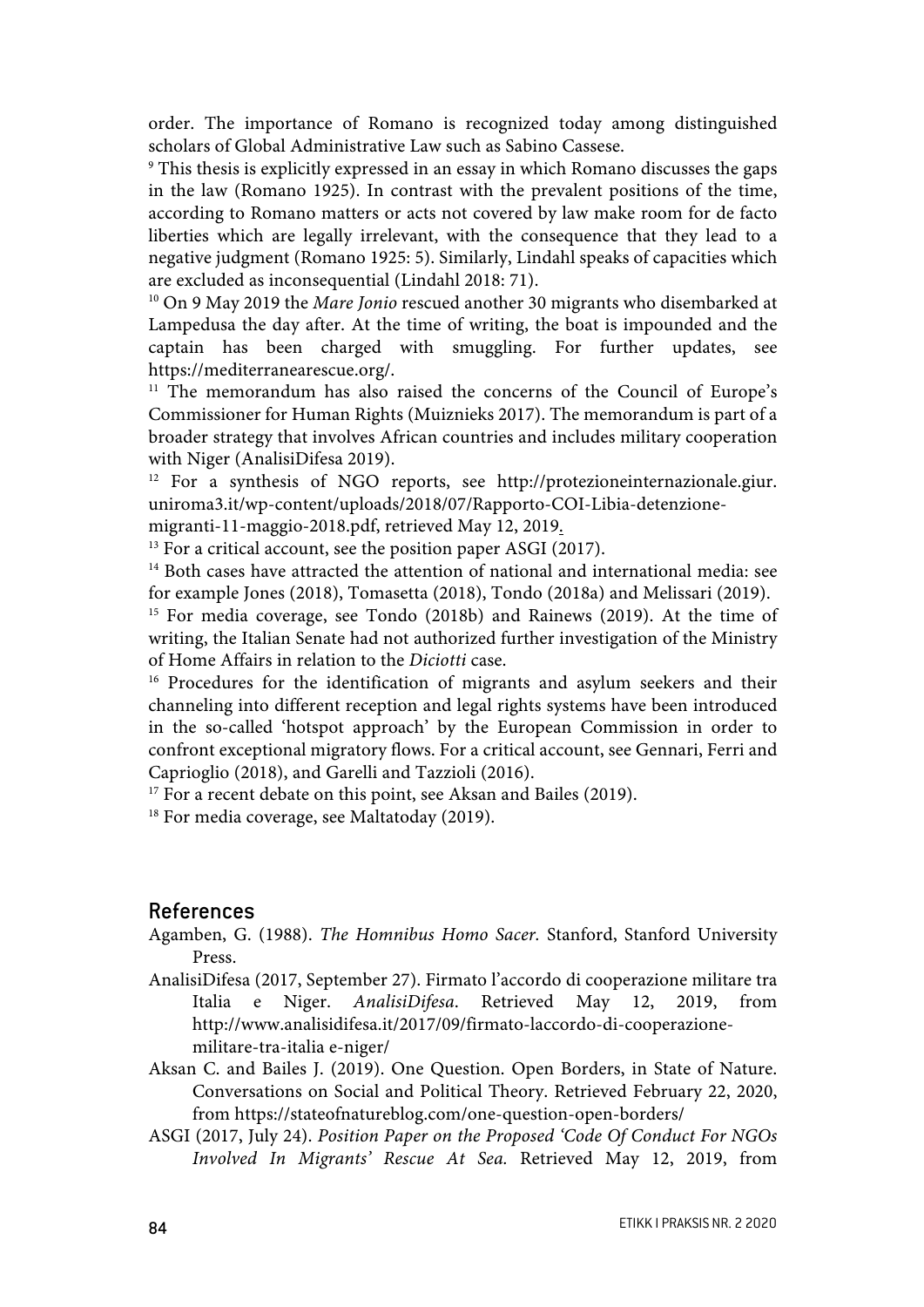https://www.asgi.it/wp-content/uploads/2017/07/Draft-ASGI-Position-Paper\_Final\_EN.pdf

- Balibar, É. (2009). 'Europe as borderland.' *Environment and Planning D: Society and Space 27(2)*: 190–215. https://doi.org/10.1068/d13008
- Balibar, É. (2003). *We the People of Europe. Reflections on Transnational Citizenship*. Princeton, Princeton University Press. https://doi.org/ 10.1515/9781400825783
- Barski, R. F. (2016). *Undocumented immigrants in an Era of Arbitrary Law. The Flight and the Plight of People Deemed 'Illegal'.* New York, Routledge. https://doi.org/10.4324/9781315725550
- Benhabib, S. (2004). *The Rights of Others: Aliens, Residents, and Citizens.*  Cambridge, Cambridge University Press. https://doi.org/10.1017/ CBO9780511790799
- Bigo D, Guild E. (2005). Policing at a Distance: Schengen Visa Policies. In Bigo D. and Guild E. (eds.), *Controlling Frontiers. Free Movement into and within Europe* (pp. 233–263). Farnham: Ashgate. https://doi.org/10.4324/ 9781315259321-8
- Bowers J. W. (1983). The Pervasiveness of Arbitrariness and Discrimination under Post-Furman Capital Statutes. *Journal of Criminal Law and Criminology 74(3)*: 1067–1100. https://doi.org/10.2307/1143144
- Cole, P. (2000). *Philosophies of Exclusions. Liberal Political Theory and Immigration.* Edinburgh, Edinburgh University Press.
- Croce, M. (2017). The juristic point of view: an interpretative account of The Legal Order. Afterword. In Romano, S., *The Legal Order* (pp. 110–127). Abington-New York: Routledge.
- Decision on application n. 5604/19 B.G. and Others versus Italy, 29 January 2019.
- di Martino, A. (2019). Strategie comunicative di indagini penali per agevolazione dell'immigrazione irregolare. Notarelle di sociologia della comunicazione giudiziaria. *Diritto Immigrazione e cittadinanza* 1/2019: 1–18. https://www.dirittoimmigrazionecittadinanza.it/archivio-saggicommenti/note-e-commenti/fascicolo-2019-1/341-strategie-comunicativedi-indagini-penali-per-agevolazione-della-migrazione-irregolare-noterelle-

di-sociologia-della-comunicazione-giudiziaria

- Direttiva per il coordinamento unificato dell'attività di sorveglianza delle frontiere marittime e per il contrasto all'immigrazione illegale ex articolo 11 del d.lgs. n. 286/1998 recante il Testo Unico in materia di Immigrazione, Ministry of Home Affairs, 4 April 2019. Retrieved February 22, 2020, from https://www.interno.gov.it/sites/default/files/direttiva\_ministro\_su\_controll o\_frontiere\_marittime\_18.03.2019.pdf
- Direttiva n. 14100/141(8), Ministry of Home Affairs, 4 April 2019. Retrieved February 22, 2020, from https://www.interno.gov.it/sites/default/files/ direttiva\_4\_aprile\_2019.pdf
- Direttiva n. 14100/141(8), Ministry of Home, 15 April 2019. Retrieved February 22, 2020, from http://www.interno.gov.it/sites/default/files/direttiva\_del\_ ministro\_n.\_141001418\_15\_aprile\_2019.pdf.
- Endicott, T. A. O. (2014). Arbitrariness. *Canadian Journal of Law and Jurisprudence/Oxford Legal Studies Research Paper 2/2014*. Retrieved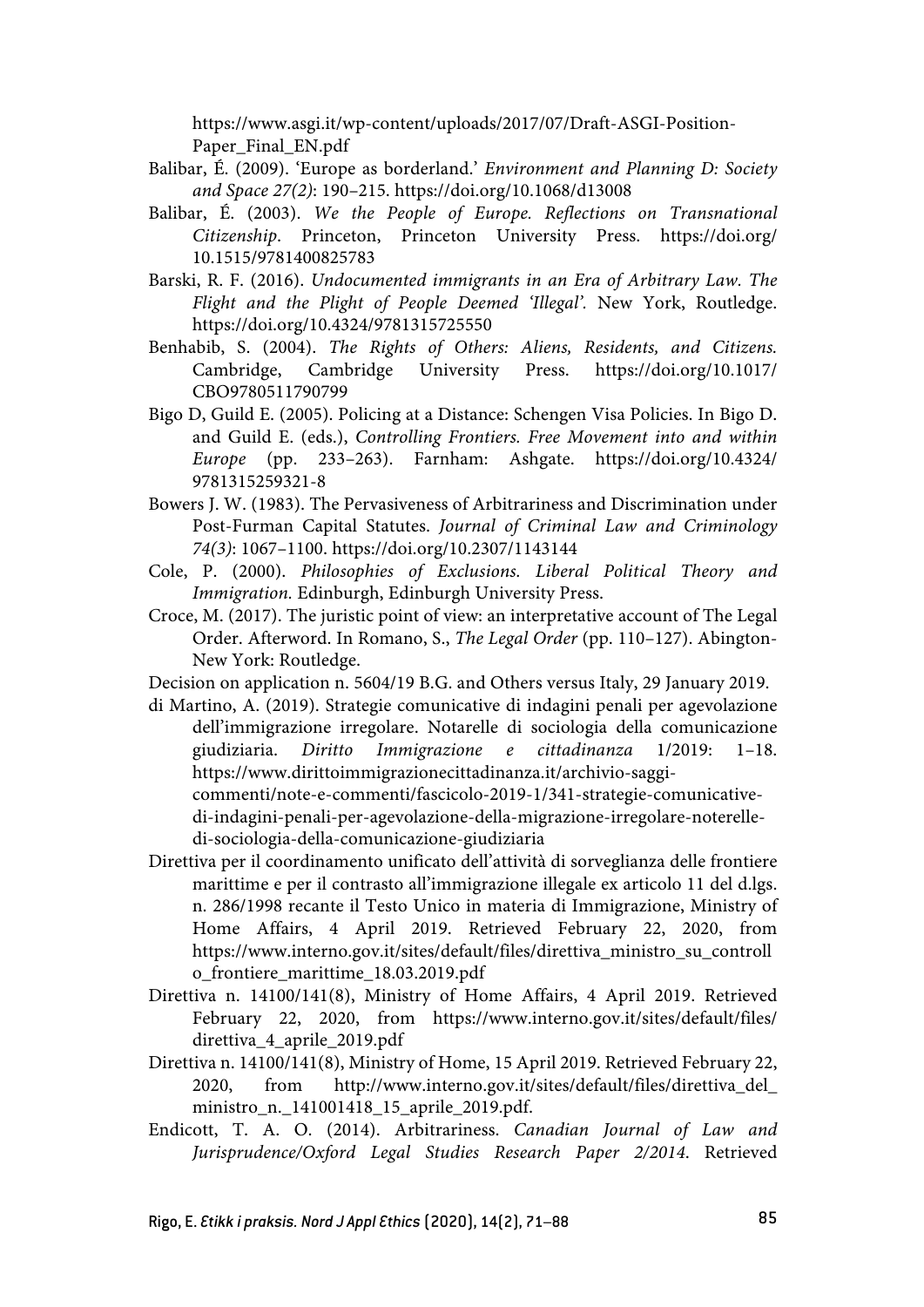February 22, 2020, from https://ssrn.com/abstract=2378858 https://doi.org/10.1017/S0841820900006226

- Fatto Quotidiano (2019, March 20). Migranti, indagato il comandante della Mare Jonio. Lui: "Ho salvato vite, rifarei tutto". Convalidato il sequestro. *Il Fatto Quotidiano.* Retrieved February 22, 2020, from https://www.ilfattoquotidiano.it/2019/03/20/migranti-indagato-ilcomandante-della-nave-mare-jonio-la-procura-convalida-ilsequestro/5050708/
- Garelli, G. and Tazzioli, M. (2016). Beyond Detention: Spatial Strategies of Dispersal and Channels of Forced Transfer. *Society and Space*. Retrieved February 18, 2018, from https://www.societyandspace.org/articles/beyonddetention-spatial-strategies-of-dispersal-and-channels-of-forced-transfer
- Gennari, L., Ferri, and F. Caprioglio, C. (2018). Dentro e oltre l'approccio hotspot. Brevi riflessioni su funzionamento e significato del sistema degli hotspot in Italia. *Studi sulla Questione Criminale online.* Retrieved February 18, 2018, from https://studiquestionecriminale.wordpress.com/2018/03/14/per-postfacebook/
- Guerin O., (2017, September 7). Libyan migrant detention centre: 'It's like hell'. *BBC*. Retrieved May 12, 2019, from https://www.bbc.com/news/world-africa-41189247
- Heller, C., Pezzani L. and Stierl, M. (2018). Towards a Politics of Freedom of Movement. In Jones, R. (ed.), *Open Borders: in Defence of Free Movement* (chapter 3). Athens, GA: University of Georgia Press. https://doi.org/ 10.2307/j.ctt22nmc35.8
- International Convention for the Safety of Life at Sea (SOLAS), International Maritime Organization, 1 November 1974. Retrieved February 22, 2020, from http://www.imo.org/en/about/conventions/listofconventions/pages/internat ional-convention-for-the-safety-of-life-at-sea-(solas),-1974.aspx
- International Convention on Maritime Search and Rescue (SAR), 27 April 1979, Retrieved February 22, 2020, from http://www.imo.org/en/About/ conventions/listofconventions/pages/international-convention-onmaritime-search-and-rescue-(sar).aspx
- Jellinek, G. (1949). *La dottrina generale del diritto dello stato.* Milano, Giuffrè.
- Jones, S. (2018, June 17) Aquarius migrants arrive in Spain after rough week at sea. *The Guardian*. Retrieved February 22, 2020, from https://www.theguardian.com/world/2018/jun/17/migrant-rescue-shipaquarius-to-dock-in-spain-after-rough-week-at-sea
- Kelsen, H (2002). *Introduction to the Problem of Legal Theory.* Oxford, Clarendon Press.
- Lindahl, H. (2008). Discretion and Public Policy: Timing the Unity and Diversity of Legal Orders. In Prechal, S., and van Roermund B. (eds), *The Coherence of EU law. The Search for Unity in Divergent Concepts* (pp. 291–313). Oxford: Oxford University Press. https://doi.org/10.1093/acprof:oso/ 9780199232468.003.0013
- Lindahl, H. (2013). *Fault Lines of Globalization: Legal Order and the Politics of A-Legality.* Oxford, Oxford University Press. https://doi.org/10.1093/ acprof:oso/ 9780199601684.001.0001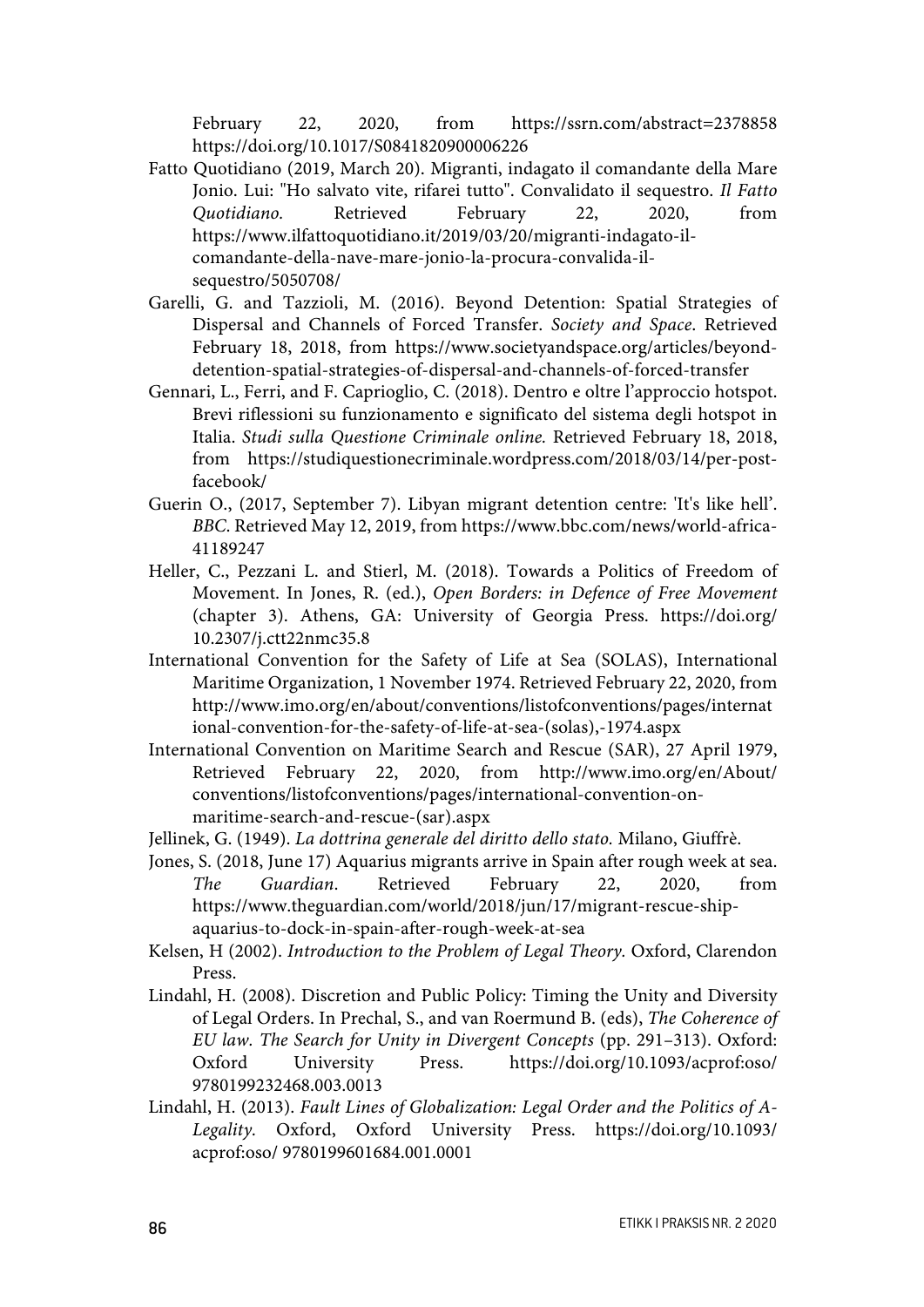- Lindahl, H. (2018). *Authority and the Globalisation of Inclusion and Exclusion.*  Oxford, Oxford University Press. https://doi.org/10.1017/9781316819203
- Maltatoday (2019, March 22). Three teenagers charged with hijacking commercial vessel. Maltatoday. Retrieved February 22, 2020, from https://www.maltatoday.com.mt/news/court\_and\_police/93980/\_three\_teen agers\_charged\_with\_hijacking\_commercial\_vessel\_\_#.XlE9dC2h23X
- Massari, A. (2019, March 22). Mare Jonio, Luca Casarini indagato per favoreggiamento dell'immigrazione clandestina. *Il Fatto Quotidiano*. Retrieved February 22, 2020, from https://www.ilfattoquotidiano.it/2019/03/ 22/mare-jonio-luca-casarini-indagato-per-favoreggiamentodellimmigrazione-clandestina/5056925/
- Melissari, L. (2019, September 11). Salvini e il caso Diciotti: tutto quello che c'è da sapere. *TPI*. Retrieved February 22, 2020, from https://www.tpi.it/ news/salvini-diciotti-caso-riassunto-20190320240933/
- Mezzadra, S. and Neilson, B. (2013). *Borders as Method or the Multiplication of Labor.* Durham and London, Duke University Press. https://doi.org/ 10.1215/9780822377542
- Mezzadra S. and Stierl M. (2019). The Mediterranean battlefield of migration. *Open Democracy*. Retrieved April 12, 2019, from https://www.opendemocracy.net/ en/can-europe-make-it/mediterranean-battlefield-migration/
- Muiznieks, N. (2017, September 28). Letter to the Italian Minister of Interior Marco Minniti Retrieved May 12, 2019, from https://rm.coe.int/letter-to-theminister-of-interior-of-italy-regarding-government-s-res/168075baea
- Piras, A. (1964). Discrezionalità amministrativa. *Enciclopedia del diritto.* Giuffé: Milano.
- Procura distrettuale della Repubblica di Catania (2019, 2 February). Comunicato stampa. Retrieved February 22, 2020, from https://www.dirittoimmigrazio necittadinanza.it/allegati/fascicolo-n-1-2019/340-comunicato-procuracatania-su-sea-watch/file
- Rainews (2019, March 27). Migranti, su Sea-Watch pm Roma ipotizza sequestro persona. *Rainews*. Retrieved February 22, 2020, from http://www.rainews.it/dl/rainews/articoli/migranti-sea-watch-pm-romaipotizza-sequestro-persona-ea8de22e-4587-4b6b-9c1d-6f0c86883183.html
- Resolution adopted by the General Assembly, United Nations, September 19 2016. Retrieved February 22, 2020, from https://www.un.org/en/ga/search/ view\_doc.asp?symbol=A/RES/71/1
- Rigo, E. (2007). *Europa di Confine. Trasformazioni della cittadinanza nell'Unione allargata.* Roma, Meltemi.
- Rigo, E. (2008). The Right to Territory and the Contemporary Transformation of European Citizenship. In Isin, E. F. Nyers, P. and Turner B. S. (eds.), *Citizenship between past and future* (pp. 150-160). New York: Routledge.
- Rigo, E. (2011). *Citizens despite borders: challenges to the territorial order of Europe*. In Squire, V. (ed.), *The contested politics of mobility: borderzones and irregularity* (pp. 199–215). New York: Routledge.
- Rigo, E. (2018). Migration, Knowledge Production and the Humanitarian Agenda in Times of Crisis. *Journal of Modern Italian Studies 23(4)*: 508–521 Retrieved February 22, 2020, from https://doi.org/10.1080/1354571X.2018.1501996.